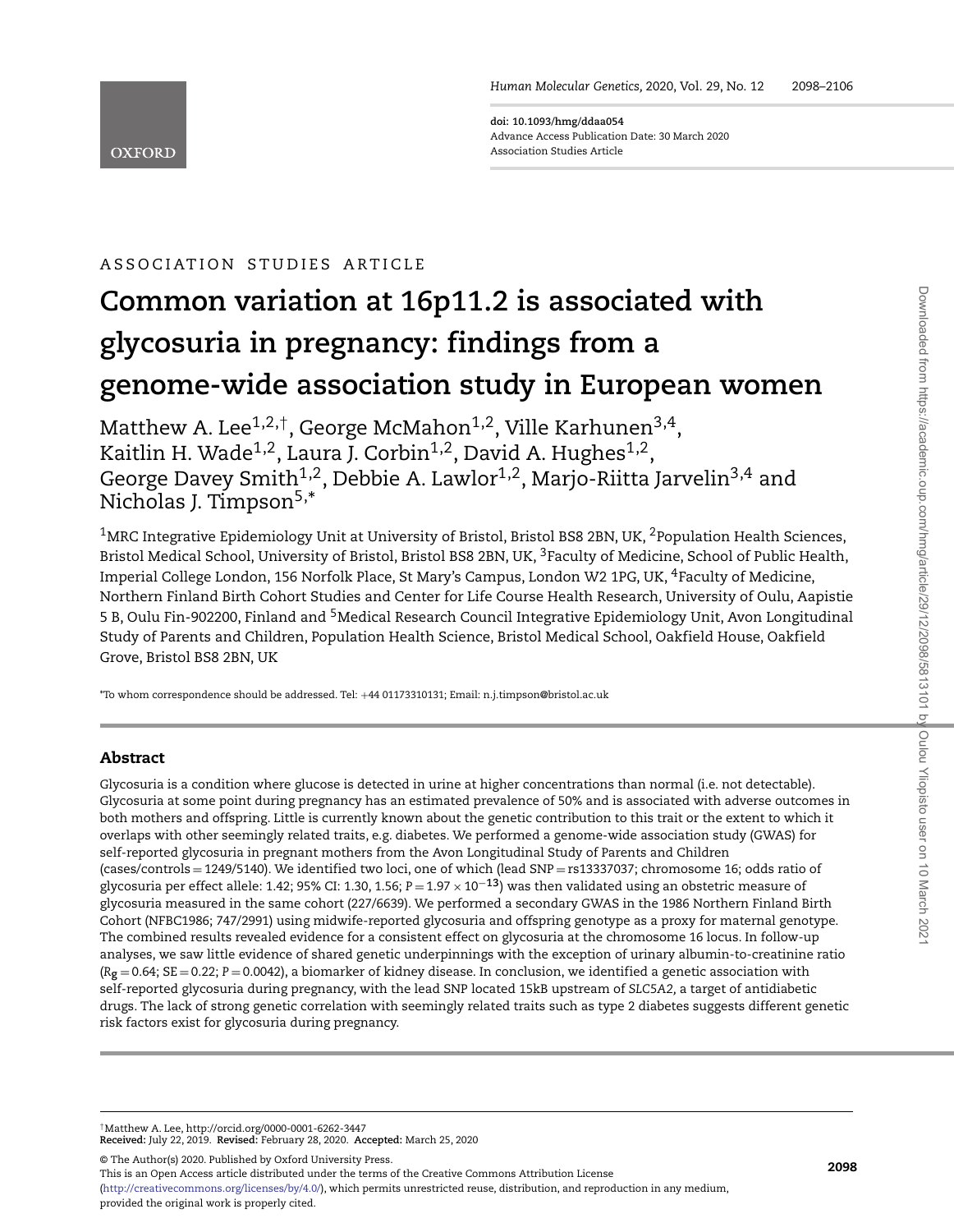At normal levels, glucose is not detectable in urine. Glycosuria, the presence of glucose in urine above normal levels, may be caused by either an increase in blood glucose such that the renal tubules are overwhelmed and complete reabsorption of presented glucose is not possible, a lowering of the renal threshold, or inhibition of renal tubule reabsorption [\(1\)](#page-6-0). Although prevalence estimates for glycosuria vary, it seems likely that the condition effects around 50% of women at some stage of their pregnancy [\(2\)](#page-7-0) and is thought to occur primarily as a result of pregnancy-related increases in renal blood flow resulting in a lower threshold for excreting glucose in urine. It also reflects pregnancy-related increases in circulating blood glucose. While, outside of pregnancy, glycosuria is considered a diabetes indicator, glycosuria in pregnancy is not specific or sensitive for gestational diabetes risk and is not recommended as a screening tool for it [\(2](#page-7-0)[,3\)](#page-7-1).

There is evidence that glycosuria is associated with adverse cardio-metabolic outcomes, including non-alcoholic fatty liver disease, in offspring [\(4](#page-7-2)[–6\)](#page-7-3) and with later life outcomes, such as cardiovascular disease death, in mothers [\(7\)](#page-7-4). Therefore, the presence of glycosuria may potentially indicate future adverse outcomes in pregnancy and the life course.

Both glucose regulation and renal function are heritable, with reliable evidence for several genetic variants being associated with a range of relevant traits, including fasting glucose [\(8](#page-7-5)[,9\)](#page-7-6), insulin sensitivity [\(8](#page-7-5)[,9\)](#page-7-6), type 2 diabetes [\(10\)](#page-7-7) and glomerular filtration rate in general non-pregnant populations [\(11\)](#page-7-8). While these studies have yielded valuable new insights into glucose metabolism, still outstanding is an investigation of the genetic contribution to glycosuria during pregnancy. To investigate whether common genetic variants are associated with glucose in urine during pregnancy and to explore potential links to other glycaemic and renal-function-related traits, we set out to conduct a genome-wide association study (GWAS) of glycosuria during pregnancy in the Avon Longitudinal Study of Parents and Children (ALSPAC) and looked for confirmatory evidence in the Northern Finland Birth Cohort 1986 (NFBC1986). We further investigated the genetic overlap between identified loci and multiple diabetes-related traits.

#### **Results**

A genome-wide association study (GWAS) of self-reported glycosuria during pregnancy performed in ALSPAC represents our primary analysis. Additional work exploring associations further was conducted in the same cohort. Due to lack of available data, a replication GWAS was not possible. We instead sought supporting evidence from a secondary GWAS analysis performed in NFBC1986 and combined GWAS results from ALSPAC and NFBC1986 to identify persistent associations. An overview of the study and its components is presented in [Figure 1](#page-2-0) and Supplementary Material, Figure S1.

### **Primary Analysis**

#### **ALSPAC GWAS**

Assuming an additive genetic model, the estimated variance explained by genotype across all variants in ALSPAC was estimated to be 1.6% (standard error (SE) = 0.08), corresponding to an estimated narrow-sense heritability of 10% (SE = 0.05, [12](#page-7-9)[–14\)](#page-7-10). There was evidence for association at genome-wide significance ( $P$ -value = 5  $\times$  10<sup>-8</sup>) at 55 SNPs (Supplementary Material, Figures S2, S3 and Supplementary Material, Table S1) across chromosomes 16 [\(Fig. 2\)](#page-2-1) and 9 (Supplementary Material, Figure S4). The lead SNP on chromosome 16 was rs13337037 (odds ratio (OR) of glycosuria per A allele: 1.42; 95% confidence interval (CI): 1.30, 1.56; *P*-value =  $1.97 \times 10^{-13}$ ; minor allele frequency (MAF) = 28%; [Fig. 2\)](#page-2-1) and the only SNP on chromosome 9 was rs10991823 (OR of glycosuria per T allele: 1.47; 95% CI: 1.29, 1.68; *P*-value = 4.02 × 10−8; MAF = 10%; Supplementary Material, Figure S4). The lead SNP on chromosome 16 is part of a block of 17 SNPs in high linkage disequilibrium (LD; *R*<sup>2</sup> *>* 0.8; [Fig. 2\)](#page-2-1) in a region containing multiple genes: *ARMC5, TGFB1I1, SLC5A2* and *C16orf58.* The lead SNP on chromosome 9 is part of a block of 25 SNPs in high LD (*R*<sup>2</sup> *>* 0.8; Supplementary Material, Figure S4) surrounding the *AUH* gene. Conditional analysis did not reveal any additional associations on either chromosome.

The correlation between self-reported glycosuria and glycosuria determined by reagent strip was 0.31 (*P*-value =  $2.2 \times 10^{-16}$ ; Supplementary Material, Table S2). Logistic regression showed the association of rs13337037 with glycosuria was stronger (with overlapping confidence intervals) when glycosuria was determined by reagent strip (OR per A allele of a positive reagent strip test result: 1.64; 95% CI: 1.35, 2.00; *P*-value = 6.72 × 10−7). The corresponding OR for rs10991823 was 1.10 (OR per T allele of a positive reagent strip test result: 1.10; 95% CI: 0.82, 1.48; *P*-value = 0.51).

#### **Secondary analysis**

In a GWAS performed in NFBC1986 using offspring genotype and maternal midwife-reported glycosuria, there was evidence for an association (*P*-value = 5 × 10−8) at 49 SNPs on chromosome 6 (Supplementary Material, Figures S5, S6 and Supplementary Material, Table S3). To evaluate the persistence of signal across the two cohorts, association results were combined. This revealed evidence for a consistent effect on glycosuria at rs13337037 on chromosome 16 only (Z-score: 7.833; *P*-value: 4.75  $\times$  10<sup>-15</sup>; effect allele = A; MAF = 27%) (Supplementary Material, Figures S7, S8 and Supplementary Material, Table S4). The effect estimate for rs13337037 in NFBC1986 was OR: 1.25 (5% CI: 1.12, 1.38; *P*-value = 9.8 × 10−4; effect allele = A; MAF = 26%). The rescaling of this effect size to approximate the allelic effect in mothers [\(15](#page-7-11)[,16\)](#page-7-12), as in ALSPAC, gave an OR of 1.57 (95% CI, 1.30, 1.83). Results of analyses undertaken to test the validity of this re-scaling are presented in Supplementary Information and Supplementary Material, Table S5.

#### **Additional analysis**

*Overlap of genome-wide significant SNPs in ALSPAC with other GWASs.* None of the SNPs reaching genome-wide significance (*P*-value =  $5 \times 10^{-8}$ ) in the primary analysis showed evidence of association with fasting insulin [\(8\)](#page-7-5), fasting glucose [\(8\)](#page-7-5), HbA1c [\(9\)](#page-7-6), type 2 diabetes [\(10\)](#page-7-7), BMI [\(17\)](#page-7-13) or estimated glomerular filtration rate [\(11\)](#page-7-8) at a genome-wide level of significance (Supplementary Material, Table S5). In a comparison of effect estimates of SNPs associated with each of these traits and the estimates for the same SNPs in our GWAS of glycosuria, the strongest correlation was found with estimated glomerular filtration rate  $(r^2 = -0.44;$ 95% CI = −0.54, −0.34; *P*-value = 5.78 × 10<sup>-13</sup>), with weaker correlations found for type 2 diabetes ( $r^2$  = 0.08; 95% CI = 0.04, 0.13; *P*-value = 0.0005) and HbA1c ( $r^2$  = −0.07; 95% CI = −0.14, −0.001; *P*-value = 0.046) (Supplementary Material, Figure S9).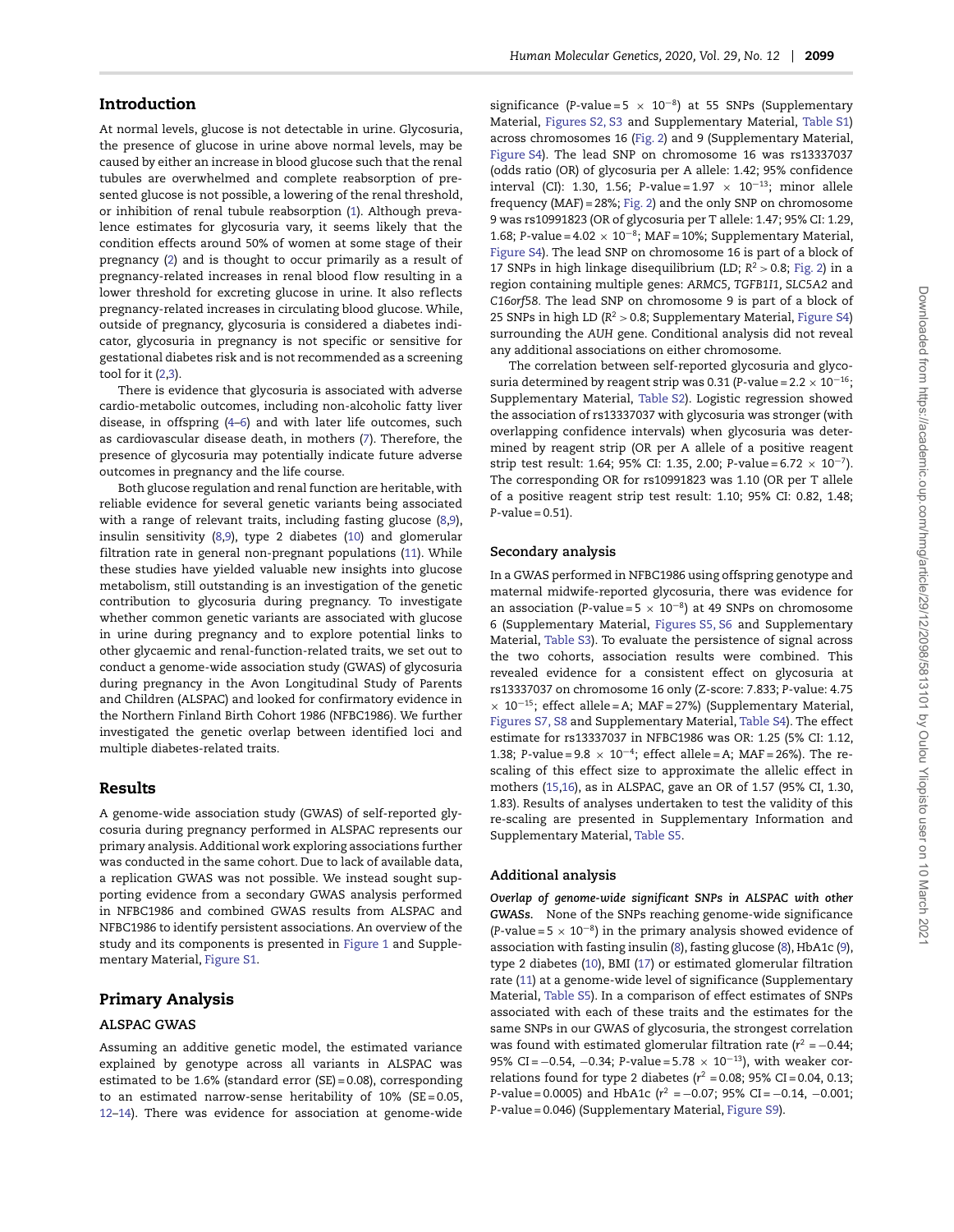

<span id="page-2-0"></span>Figure 1. Analysis overview. The flowchart provides an overview of GWAS follow-up analysis.



<span id="page-2-1"></span>**Figure 2.** Regional association plot of lead association on chromosome 16 (rs13337037) in ALSPAC GWAS. *P*-values (on a −log10 scale) in ALSPAC are shown. Each SNP is coloured according to the degree of LD with the lead SNP rs13337037 (shown as a purple diamond). LD values are from the 1000 Genomes (March 2012 release) European population (created using <locuszoom.org> build: hg19).

*Linkage disequilibrium score regression.* Of the 832 traits available in LD Hub (date accessed: 19/02/2019), genetic correlations were not returned for 81 traits, with a further two traits showing correlations above 1 and below  $-1$  (LDSR mean Chi<sup>2</sup> = 1.022). Our main focus was on trait categories from LD Hub that were

a priori related to glycosuria (anthropometric, cardiometabolic, glycaemic, kidney, reproductive), and results for these are shown in Supplementary Material, Table S6. Of the 43 traits from the categories of interest, those that showed the strongest genetic correlation with our glycosuria trait were urinary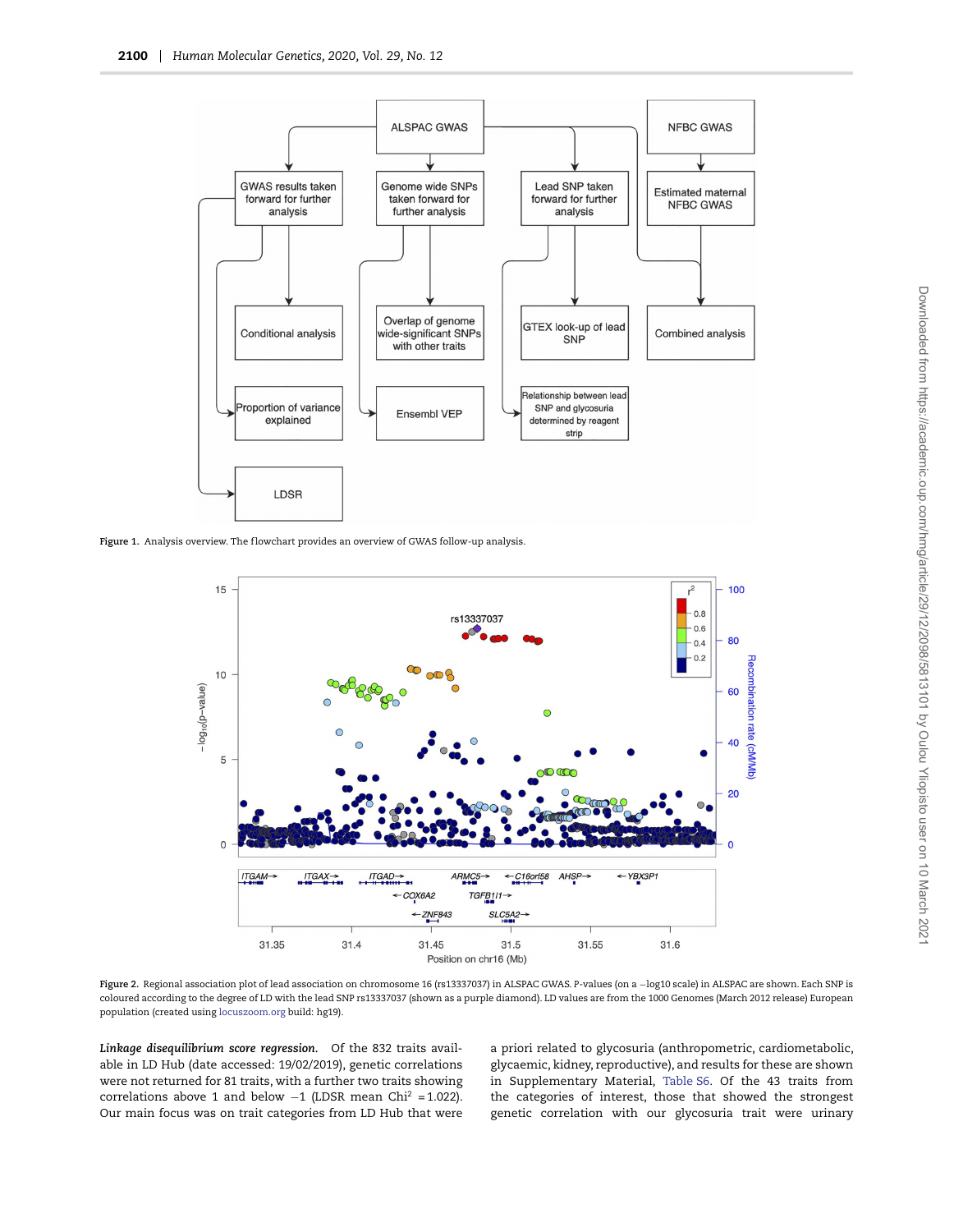albumin-to-creatinine ratio in non-diabetes ( $R_g = 0.7$ ; SE = 0.24; Pvalue = 0.004) and urinary albumin-to-creatinine ratio ( $R_g$  = 0.64; SE = 0.22; *P*-value = 0.004).

*Functional informatics.* We passed the rs13337037-defined signal (including SNPs in high LD) through the Ensembl Variant Effect Predictor. All SNPs were existing variants with the 'MODIFIER' impact annotation, suggesting they are non-coding variants or variants affecting non-coding genes (Supplementary Material, Table S7). rs13337037 is a non-coding variant downstream of *ARMC5* (a member of the ARM (armadillo/betacatenin-like repeat) superfamily implicated in mediation of protein–protein interactions [\(18\)](#page-7-14)) and upstream of *TGFB1I1* (coactivator of the androgen receptor [\(19\)](#page-7-15)) and *SLC5A2*; there was a weak evidence of an impact on any of these genes from the lead SNP (Supplementary Material, Table S7).

In GTEx, there was evidence that rs13337037 acts as a ciseQTL (expression quantitative trait locus) for a number of nearby genes, including *ARMC5, TGFB1I1, SLC5A2* and *ZNF843* across a number of different tissues (Supplementary Material, Table S8).

#### **Discussion**

In a GWAS analysis of glycosuria during pregnancy conducted in ALSPAC (a European longitudinal cohort), we identified an association between a block of common SNPs with high LD surrounding multiple genes (*ARMC5, TGFB1I1, SLC5A2* and *C16orf58*) on chromosome 16 and self-reported phenotype. When examining the relationship between rs13337037 and glycosuria determined by reagent strip, we found consistent evidence for association despite differences in sample size and the frequency of glycosuria status. Each A allele of rs13337037 was associated with a 47% increased risk of self-reported glycosuria and a 64% increased risk of glycosuria determined by reagent strip. While we lacked fully replicable datasets for our GWAS of selfreported glycosuria, we instead made use of offspring genotype as a predictor for maternal genotype in the NFBC1986 collection. The only signal that persisted in efforts to filter out chance associations in ALSPAC by combining GWAS results from the two cohorts was that at rs13337037 on chromosome 16.

rs13337037 lies 15 kb upstream of *SLC5A2* and, while it is difficult to assert a direct relationship between neighbouring loci and signal at specific SNPs [\(20\)](#page-7-16), evidence has implicated *SLC5A2* in familial renal glycosuria [\(21](#page-7-17)[,22\)](#page-7-18). *SLC5A2* encodes a low-affinity, high-capacity Na(+)/glucose cotransporter (SGLT2, sodium glucose cotransporter 2) [\(23\)](#page-7-19). For the other genes surrounding the lead SNP on chromosome 16, their relation to glycosuria is unclear: *ARMC5* is implicated in mediation of protein–protein interactions [\(18\)](#page-7-14) and may act as a tumour suppressor [\(24\)](#page-7-20) (date accessed: 02/22/2019[—https://www.ncbi.nlm.](https://www.ncbi.nlm.nih.gov/gene/79798) [nih.gov/gene/79798\)](https://www.ncbi.nlm.nih.gov/gene/79798); *TGFB1I1* encodes a protein that acts as a coactivator of the androgen receptor [\(19\)](#page-7-15) and which may be involved in prostate cancer [\(25\)](#page-7-21) (date accessed: 02/22/2019 [https://www.ncbi.nlm.nih.gov/gene/7041\)](https://www.ncbi.nlm.nih.gov/gene/7041); *C16orf58* is not well characterized but is thought to be involved in protein–protein interaction (date accessed: 02/22/2019[—https://www.ncbi.nlm.](https://www.ncbi.nlm.nih.gov/gene/64755) [nih.gov/gene/64755\)](https://www.ncbi.nlm.nih.gov/gene/64755).

Sodium glucose cotransporters mediate the reabsorption of glucose in the kidney, with the *SLC5A2-*encoded SGLT2 responsible for 90% of this glucose reabsorption and SGLT1 (high affinity and low capacity) responsible for the remaining ∼ 10% [\(23\)](#page-7-19). Studies show SGLT2 levels are increased in diabetic patients compared with non-diabetics, though the mechanism for this is not understood [\(1\)](#page-6-0). In adults with type 2 diabetes, pharmaceutical targeting of renal glucose reabsorption by inhibition of SGLT2 can be successful at improving glycaemic control via excretion of glucose in urine [\(26\)](#page-7-22). These glif lozin inhibitors act independently of insulin, providing a novel therapeutic avenue [\(26\)](#page-7-22). Aberrant expression of *SGLT2* is known to result in glycosuria [\(23\)](#page-7-19), though, due to mutations within the *SLC5A2* locus mostly being within families, common mutations have yet to be identified. In GTEx, there is evidence that rs13337037 acts as a cis-eQTL for *SLC5A2*.

In a clinical setting, the relationship between glycosuria during pregnancy and other related metabolic traits such as fasting blood glucose and type 2 diabetes (either during pregnancy or more generally) is unclear. In our exploration of the shared genetic contribution to glycosuria during pregnancy and other metabolic traits, we found that while there was no overlap in genome-wide significant hits across the traits, estimates of shared heritable contribution (i.e. considering genetic effects across the entire genome) identified urinary albumin-to-creatinine ratio as the most strongly correlated trait. While the LDSR approach used for these analyses provides only an approximation of genetic correlation and results should ideally be followed up by more detailed analyses [\(27\)](#page-7-23), these preliminary findings suggest that renal function may be an important component of glycosuria.

#### **Limitations**

We used a glycosuria measurement that was retrospectively reported by mothers in pregnancy for our main ALSPAC analyses. This is likely to be reported with error and will likely include women with very different levels of glycosuria (for example, it may include women who were told they had 'a trace of sugar' in their urine as well as those with higher levels). This is supported by the higher prevalence of glycosuria defined by retrospective report compared with the definition used for glycosuria determined by reagent strip of at least  $'++'$  on at least two occasions from all glycosuria measures in antenatal records (20% versus 4%). However, these two measures were correlated. Any misclassification of this maternal retrospective report is likely to be non-differential by genotype (as the women will not know their genotype) and so would be expected to attenuate any genomewide results towards the null. This is consistent with our finding that the lead SNP was more strongly associated with the reagent strip measure of glycosuria than with the retrospective report.

In the absence of other studies with both glycosuria assessed during pregnancy and corresponding associated genome-wide genetic data, we were limited in our ability to perform an independent replication of the GWAS performed in ALSPAC. However, we were able to look for persistent signal using results from a GWAS performed in NFBC1986 using offspring genotype. It has been suggested that allelic effect estimates derived in this way can be re-scaled (multiplied by 2) to give an approximation of the allele effect in the mother. However, given that this re-scaling is based on expectation, one can expect the actual multiplication factor, in any given instance, to vary around this expectation. Furthermore, we did not carry out a comprehensive validation of this approach within the context of this study, where additional issues such as the potential for a direct effect of offspring genotype on maternal glycosuria phenotype could be relevant. Therefore, while the combined results indicate persistence of the primary signal across the two datasets and we see reasonable agreement with respect to the magnitude of effect in the two studies, our results should be treated with caution until replicated, preferably in independent large cohorts where both maternal genotype and phenotype are available.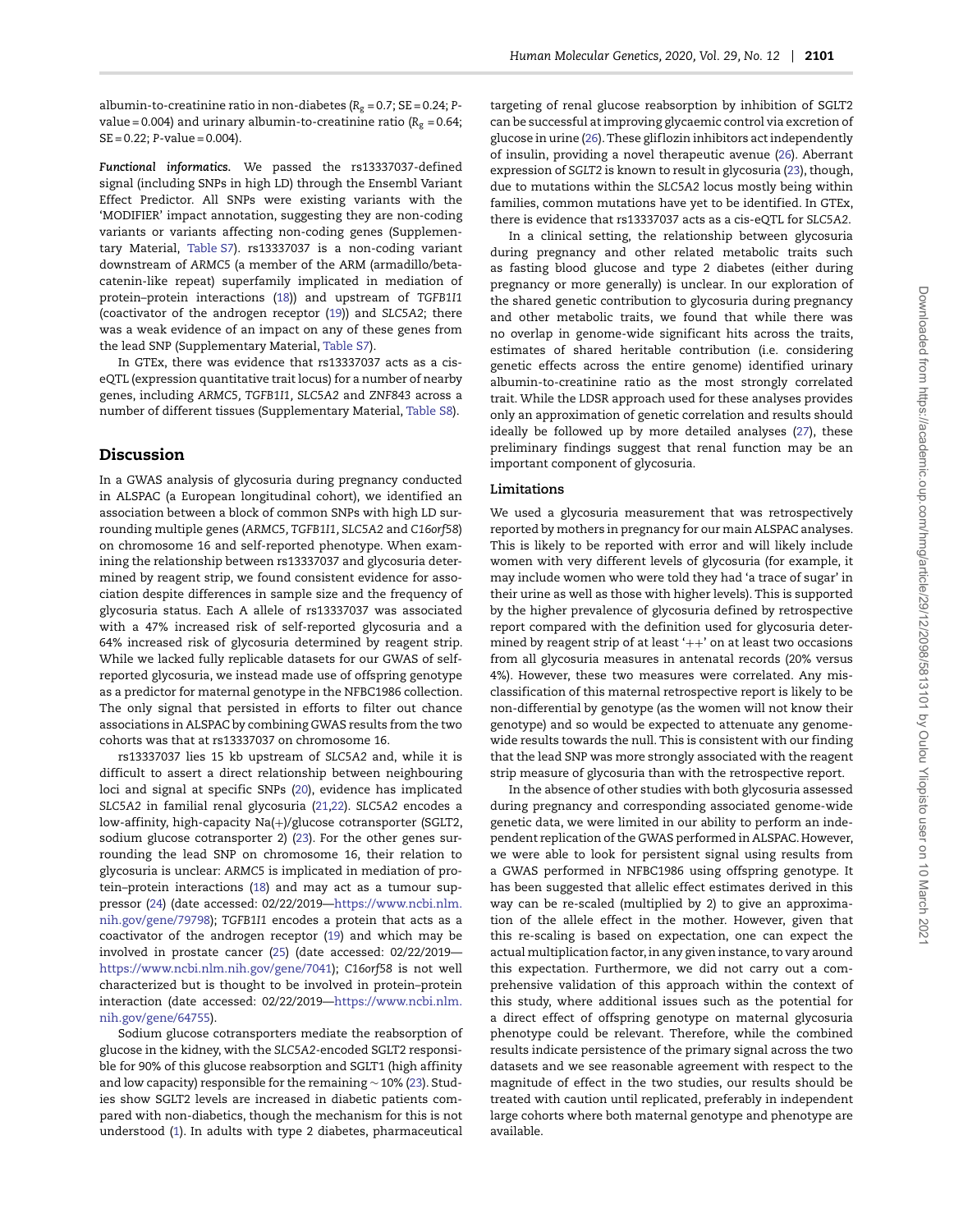#### **Summary**

Our GWAS of reported glycosuria during the third trimester of pregnancy has identified associations of genetic variants on chromosome 16 near multiple genes, including *SLC5A2*, which has been implicated in familial renal glycosuria and the gene product of which is the target of some type 2 diabetes drugs (glif lozins, e.g. Dapaglif lozin). Furthermore, hypothesis-free genetic correlation analysis suggested genetic loci underpinning glycosuria susceptibility may be linked with kidney disease, ref lecting the joint role of circulating glucose and renal function on glycosuria and the possible effect of hyperglycaemia on renal function. This shared heritability suggests distinguishing gestational diabetes from other presentations of diabetes or kidney disease may not be possible. Further replication of these findings is important.

# **Materials and Methods**

#### **ALSPAC overview**

Participants were mothers from ALSPAC, a large prospective cohort study that recruited 14 541 pregnancies in the former Avon Health Authority area in South West England, with expected delivery dates between the 1<sup>st</sup> April 1991 and the 31<sup>st</sup> December 1992 [\(28,](#page-7-24)[29\)](#page-7-25) (see Supplementary Information, ALSPAC Overview, for full details). The study website [\(http://](http://www.bristol.ac.uk/alspac/) [www.bristol.ac.uk/alspac/\)](http://www.bristol.ac.uk/alspac/) contains details of all the data that is available through a fully searchable data dictionary and variable search tool [\(http://www.bristol.ac.uk/alspac/researchers/our](http://www.bristol.ac.uk/alspac/researchers/our-data/)[data/\)](http://www.bristol.ac.uk/alspac/researchers/our-data/). Ethical approval for the study was obtained from the ALSPAC Ethics and Law Committee and the Local Research Ethics Committees [\(http://www.bristol.ac.uk/alspac/researchers/resea](http://www.bristol.ac.uk/alspac/researchers/research-ethics/) [rch-ethics/\)](http://www.bristol.ac.uk/alspac/researchers/research-ethics/). Informed consent for the use of data collected via questionnaire and clinics was obtained from participants following recommendations of the ALSPAC Ethics and Law Committee at the time. Full details of the ALSPAC consent procedures are available on the study website [\(http://www.bri](http://www.bristol.ac.uk/alspac/researchers/research-ethics/) [stol.ac.uk/alspac/researchers/research-ethics/\)](http://www.bristol.ac.uk/alspac/researchers/research-ethics/).

#### **ALSPAC phenotype data**

*Self-reported glycosuria.* We used two measures of glycosuria in ALSPAC (Supplementary Material, Figure S1). Firstly, mothers were sent a pregnancy-related self-report questionnaire approximately 8 weeks after the end of their pregnancy, which included the following question: 'During the last months of pregnancy (from seven months onwards) did you experience sugar in urine?', with possible answers 'yes, in the last months of pregnancy', 'no, not in the last months of pregnancy' and 'don't know'. In total, 11 710 women returned the questionnaire and 11 660 (99%) answered this question, with 2389 (21%) responding 'yes, in the last months of pregnancy'. Of the 11 660 women who answered the glycosuria question, 7429 (64%) had genetic data and, of these, 1519 (20%) self-reported having glycosuria.

At recruitment, women were also asked about existing diabetes and any previous history of gestational diabetes. Women were classified into one of four mutually exclusive categories: no evidence of glycosuria or diabetes (*n* = 11 773), existing diabetes before the pregnancy (*n* = 47), gestational diabetes (i.e. a diagnosis written in the medical records of gestational diabetes in any woman with no history of existing diabetes; *n* = 57) and glycosuria (i.e. ++ glycosuria on two occasions in women with no evidence of existing or gestational diabetes; *n* = 404) [\(4](#page-7-2)[,5\)](#page-7-26). Of the 7429 women with phenotype and genetic data, we excluded those without information on pre-existing diabetes and gestational diabetes and glycosuria, and those with preexisting diabetes or gestational diabetes, leaving 7089 (61% of 11 660 respondents), of whom, 1399 (20%) self-reported having glycosuria. After excluding women who had withdrawn consent for the phenotype and genetic data, and related individuals, 6639 (93%) women had self-reported glycosuria data and genotype data. Finally, we removed women who did not have information on our second measure of glycosuria (glycosuria determined by reagent strip), leaving 6389 (96%; 55% of 11 660) women of whom 1249 (20%) self-reported having glycosuria.

*Reagent strip defined glycosuria.* Due to potential misreporting in the postnatal questionnaire response, we also generated a variable based on objectively measured reagent strip tests of pregnancy glycosuria (glycosuria determined by reagent strip). Information on glycosuria (recorded in the obstetric records as none, trace,+,++,+++ or more) was abstracted from the records of each antenatal clinic visit made by the woman (median number, 12 per woman (interquartile range: 9–14)). Glycosuria was defined as a record of at least  $++$  (equal to 13.9 mmol/l or 250 mg/100 mL) on at least two occasions at any time during the pregnancy. In total, 12 281 women had information on reagent strip defined glycosuria.

Of the 12 281 women with information on reagent-stripdetermined glycosuria, we excluded those without information on pre-existing diabetes and gestational diabetes and glycosuria, and those with pre-existing diabetes or gestational diabetes. Of the remaining 12 177 women, 404 (3%) fulfilled our criteria for glycosuria and 7652 (63%) had available genetic data. Of the 7652 women, 261 (3%) fulfilled our criteria for glycosuria. After excluding women withdrawing consent for the phenotype and genetic data, as well as related individuals, 6866 (91%) women had data on glycosuria determined by reagent strip and genotype data, of which 227 (3%) fulfilled our criteria for glycosuria.

#### **ALSPAC genotype data**

Imputation of ALSPAC mother's genetic data was performed on a combined mother and child data set using Impute2 against the 1000 Genomes Phase 1 reference panel [\(30\)](#page-7-27). ALSPAC mothers were genotyped using the Illumina human660W-quad array at Centre National de Génotypage (CNG). For ALSPAC mothers, SNPs with a minor allele frequency (MAF) of *<*1%, a call rate of *<*95%, or evidence for violations of Hardy–Weinberg equilibrium (*P <* 1 × 10−06) were removed. ALSPAC children were genotyped using the Illumina HumanHap550 quad chip genotyping platforms by 23andMe subcontracting the Wellcome Trust Sanger Institute, Cambridge, UK and the Laboratory Corporation of America, Burlington, NC, USA. For ALSPAC children, SNPs with MAF of *<*1%, a call rate of *<*95% or evidence for violations of Hardy–Weinberg equilibrium (*P <* 5 × 10−7), were removed. In total, we removed 1946 individuals based on relatedness and withdrawal of consent for both genotype and the phenotype data, leaving 15 896 individuals for further analysis, of which 7921 were mothers. See Supplementary Information for full details on ALSPAC genetic data and imputation.

#### **NFBC1986 overview**

The Northern Finland Birth Cohort 1986 (NFBC1986) is a prospective birth cohort that recruited women in the two northernmost provinces of Finland (Oulu and Lapland) with an expected delivery date between 1st July 1985 and 30<sup>th</sup> June 1986. A total of 9362 mothers were included in the study, resulting in 99%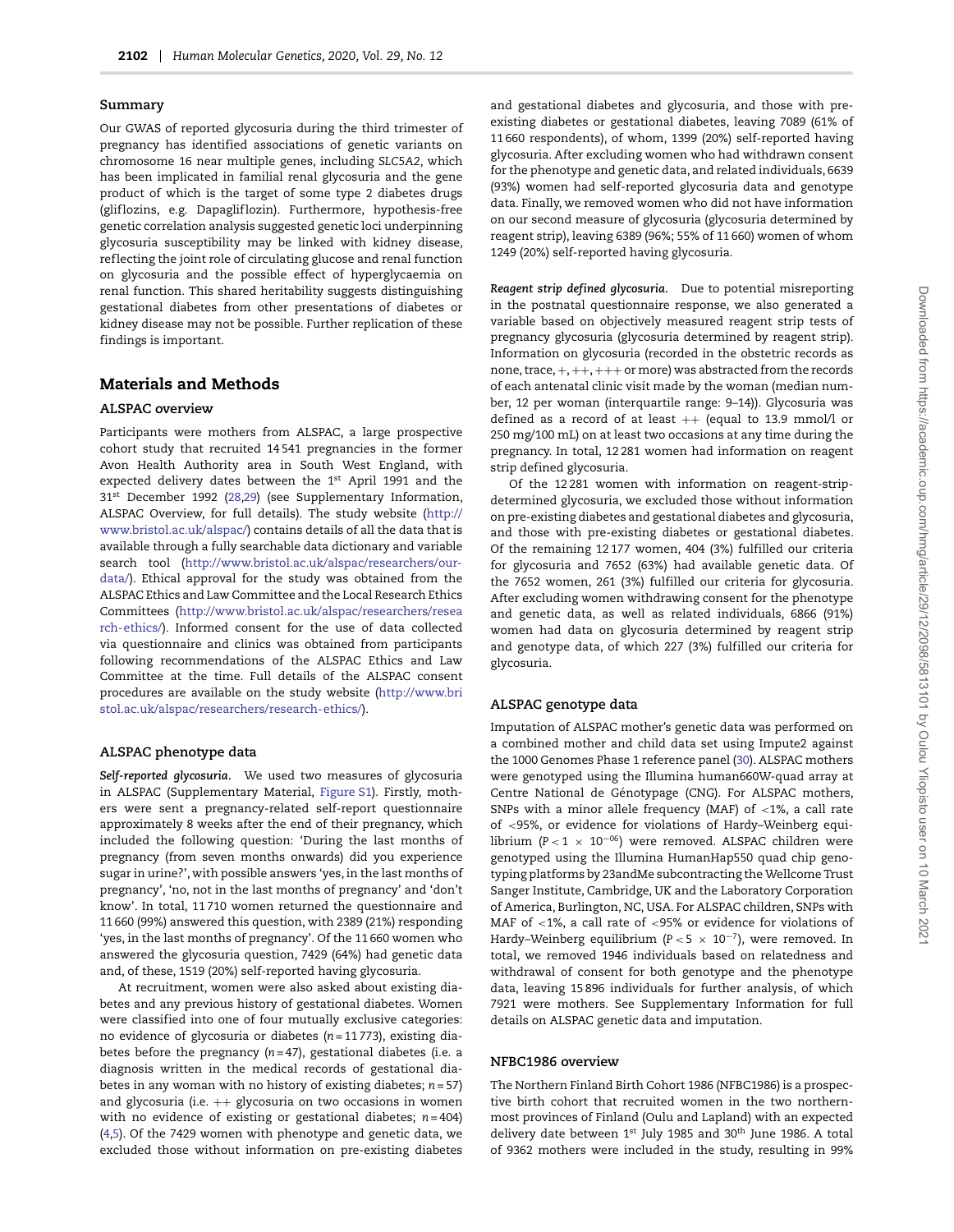of all eligible births in the region being recruited (*n* = 9432 live born children) [\(31\)](#page-8-0)(Supplementary Material, Figure S1). Informed written consent was obtained from all participants, and the research protocols were approved by the Ethics Committee of Northern OStrobothnia Hospital District, Finland.

#### **NFBC1986 phenotype data**

Data were gathered prospectively at the first antenatal clinic visit and onwards (mean gestational age at inclusion = 12 weeks). Mothers provided information on maternal background via self-report questionnaires. Data on antenatal visits, hospital admissions and birth outcomes were obtained from maternity health centres and hospital medical records. Midwives were given questionnaires to complete during the mother's last visit to the antenatal care unit or during the first home visit after the delivery, which included the following question: 'urinary glucose' with possible answers '+' (equivalent to yes) and '−' (equivalent to no) [\(31\)](#page-8-0). Pregnancy questionnaires are available at the NFBC1986 pregnancy and antenatal data website [\(https://](https://www.oulu.fi/nfbc/node/18143) [www.oulu.fi/nfbc/node/18143\)](https://www.oulu.fi/nfbc/node/18143), with information on glycosuria reported in 'Pregnancy Questionnaire II (yellow form)', question 7.

Of the 9362 women included in the study, 9336 had data available on midwife-reported glycosuria. Of these 9336, 1789 (19%) were reported with '+'. Of the 9336 women with available midwife-reported glycosuria, 3738 (40%) had quality-controlled offspring genetic data available and, of these mothers, 747 (20%) were reported as having glycosuria.

For this GWAS, maternal genotype data were not available and so we tested for an association of offspring genotype with midwife-reported glycosuria as our main outcome.

#### **NFBC1986 genotype data**

In the absence of genetic data for the mothers in NFBC1986, we used offspring genome-wide data, as a proxy for maternal genotype in this cohort. NFBC1986 children were invited to clinic at age 16 and 3834 individuals with consent were genotyped using the Illumina OmniExpressExome-8v1.2 Chip and the GenomeStudio algorithm. Quality control comprised of exclusions based on sex mismatch, outlying heterozygosity, duplicate samples and relatedness, after which genotype data were available for 3743 individuals—five of which had no information on mother's glycosuria during pregnancy. After excluding SNPs not in Hardy–Weinberg equilibrium (*P <* 0.0001) or with low call rate (*<*0.99), imputation was performed using Impute2 against the 1000 Genomes Phase 3 reference panel [\(30\)](#page-7-27). The total number of individuals with genotype and phenotype information was 3738 and of these 747 (20%) had glycosuria.

#### **Primary analysis**

*ALSPAC GWAS.* The total number of variants after imputation equalled 28 699 509. Prior to genome-wide analysis, SNPs were filtered based on an info score threshold of  $\geq$ 0.3 and a MAF threshold of ≥0.01, leaving 9 323 831 variants in the analysis. Testing an additive genetic model, we carried out a GWAS of imputed data on self-reported glycosuria in the third trimester of pregnancy (1249 cases and 5140 controls) using logistic regression and adjusting for the top 10 principal components of genetic ancestry to control for potential confounding by population stratification in SNPTEST (v2.5.2). We present all GWAS results and focus on those that satisfy a conventional genome-wide significance threshold of *P*-value ≤5 × 10−8. Full details of how the GWAS was performed, including how principal components were generated, are provided in the Supplementary Information. We estimated the proportion of variance explained by all SNPs in our GWAS using GCTA (v1.26.0) [\(12–](#page-7-25)[14\)](#page-7-10). We carried out conditional analysis with the lead SNPs coded as an additive effect for evidence of secondary signals on the same chromosome using SNPTEST (v2.5.2) and appraised the pattern of association at our lead SNPs using LocusZoom [\(32\)](#page-8-1).

*Within-cohort validation.* We examined the relationship between self-reported glycosuria and glycosuria determined by reagent strip performing a Pearson's correlation test in R [\(33\)](#page-8-2) (version R-3.5). We investigated the relationship between glycosuria determined by reagent strip and the lead SNPs, assessing the odds per effect allele of a positive response for reagent strip glycosuria using logistic regression in R.

#### **Secondary analysis**

*NFBC1986 GWAS.* The total number of variants after imputation equalled 81 571 831. We performed a logistic regression GWAS using SNPTEST (version 2.5) with the mother's glycosuria in pregnancy as the outcome and offspring's imputed genotype as the predictor of interest, assuming an additive model and including the top four multidimensional scaling (MDS) coordinates as covariates to adjust for population stratification [\(34\)](#page-8-3). We filtered results based on an info score threshold of  $\geq 0.3$ and an MAF threshold of ≥0.01, resulting in 9 873 828 variants. We present all GWAS results and focus on those that satisfy a conventional genome-wide significance threshold of *P*-value ≤5  $\times$  10<sup>-8</sup>.

Based on quantitative genetics theory (i.e. the rules of inheritance) and assuming an additive genetic effect, we expected that any allelic effect estimated in the NFBC1986 analysis (i.e. using offspring genotype in place of mother's own) would be smaller compared to that observed using own genotype. More specifically, it has previously been suggested that the average (expected) allelic effect of one allele in the offspring (on the parental phenotype) is half the effect that would be observed using the parent's own genotype [\(15](#page-7-11)[,16\)](#page-7-12). Further consideration of the validity of this re-scaling approach in the context of this study is presented in the Supplementary Information.

*Combined analysis.* In order to evaluate the persistence of signal across the two cohorts, association results from the two cohorts were combined. Given the different designs of the two analyses (i.e. the substitution of offspring genotype for mother's genotype in the NFBC1986 GWAS), we performed a sample size-based approach in which the direction of effect and *P-*value observed in each study are converted into a signed Z-score indicating the strength and direction of effect [\(35\)](#page-8-4). *Z*-scores for each allele were then combined across studies in a weighted sum, with weights proportional to the square root of the effective sample size for each study.We present all combined results and consider any associations reaching a conventional genome-wide significance threshold of *P*-value ≤5 × 10−<sup>8</sup> as providing evidence of a persistent signal.

#### **Additional analysis**

*Overlap of genome-wide significant SNPs in ALSPAC with other GWASs.* To investigate evidence of overlap of association between glycosuria and glucose regulation and renal function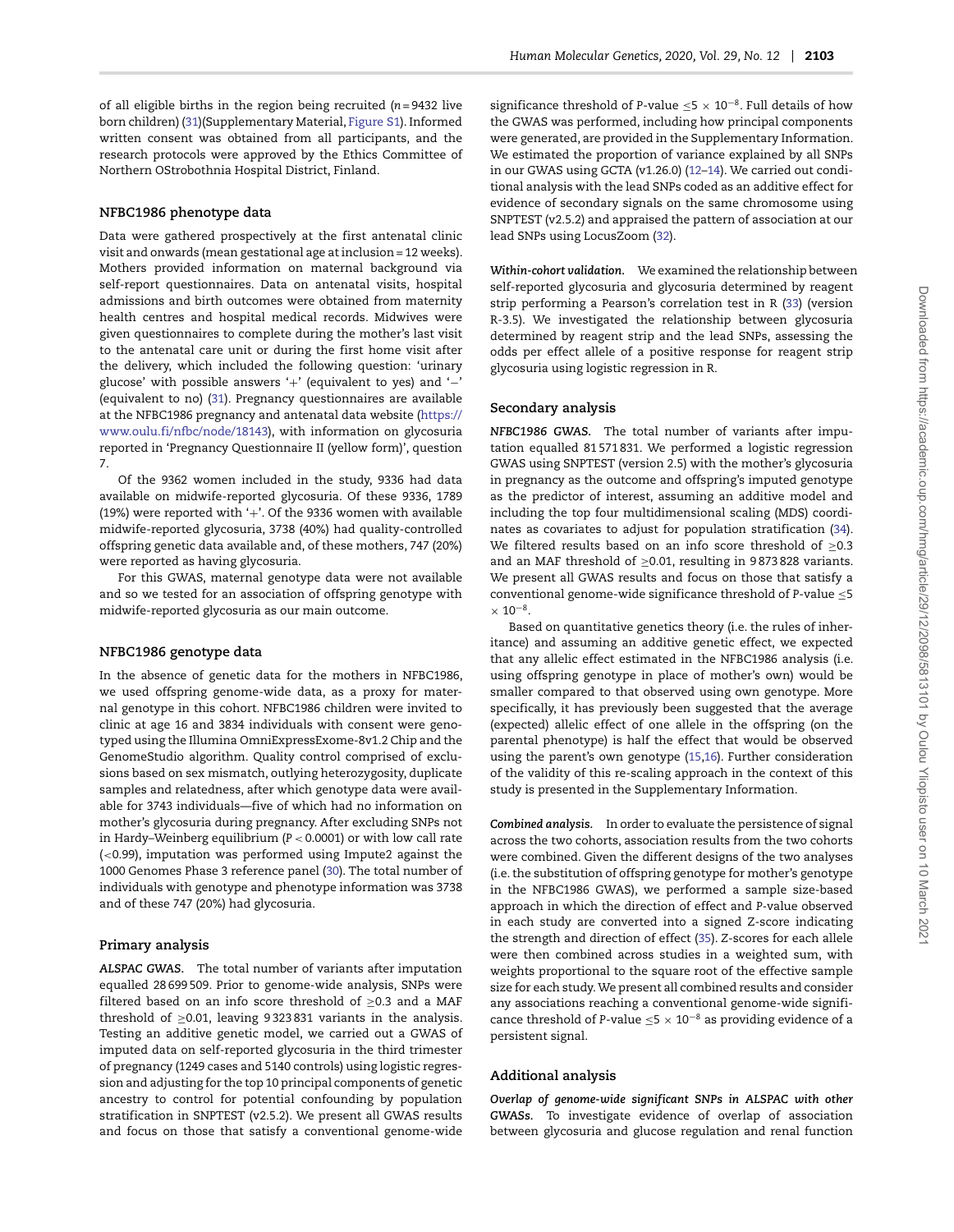traits, we examined whether SNPs associated with glycosuria in pregnancy in ALSPAC are also associated with the following traits at a genome-wide significance threshold of *P*-value ≤5 × 10−8: HBA1c [\(9\)](#page-7-6), fasting insulin [\(8\)](#page-7-5), fasting glucose [\(8\)](#page-7-5), type 2 diabetes [\(10\)](#page-7-7), BMI [\(17\)](#page-7-13), estimated glomerular filtration rate [\(11\)](#page-7-8) (see Supplementary Information for full details of summary level data used). In addition, we explored concordance between effect estimates for SNPs reaching genome-wide significance (*P*-value ≤5 × 10−8) extracted from GWAS for the aforementioned traits and effect estimates for the same SNPs in our GWAS of glycosuria. Data were visualized in scatter plots and concordance assessed via Pearson's product-moment correlation. The numbers of SNPs included in this analysis were as follows: type 2 diabetes = 1792, estimated glomerular filtration rate = 4196, BMI = 1860, fasting glucose = 290 and HBA1c = 821.

*Linkage disequilibrium score regression.* Using results from the ALSPAC GWAS, we estimated the genetic correlation of glycosuria with the 832 available traits in LD Hub [\(http://ldsc.broa](http://ldsc.broadinstitute.org/ldhub/) [dinstitute.org/ldhub/\)](http://ldsc.broadinstitute.org/ldhub/) using linkage disequilibrium (LD) score regression (LDSR) [\(36\)](#page-8-5).

*Functional informatics.* To identify potential functional roles of lead SNPs, we examined the effects of lead SNPs and SNPs in high LD ( $R^2 \ge 0.8$ ) on genes and regulatory regions via the Ensembl Variant Effect Predictor [\(37\)](#page-8-6).We examined the effect of lead SNPs in GTEx [\(20\)](#page-7-16).

#### **Supplementary material**

[Supplementary Material](https://academic.oup.com/hmg/article-lookup/doi/10.1093/hmg/ddaa054#supplementary-data) is available at *HMG* online

# **Data and Material Availability**

Data are available from the Northern Finland Birth Cohort (NFBC) for researchers who meet the criteria for accessing confidential data. Please contact NFBC project centre [\(NFBCprojectcenter@ou](NFBCprojectcenter@oulu.fi) [lu.fi\)](NFBCprojectcenter@oulu.fi) and visit the cohort website [\(www.oulu.fi/nfbc\)](www.oulu.fi/nfbc) for more information.

Code for the analysis and visualization of the data is available at: [https://github.com/mattlee821/001\\_glycosuria\\_GWAS](https://github.com/mattlee821/001_glycosuria_GWAS)

Summary statistics from GWAS are available at data.bris <https://doi.org/10.5523/bris.9vjsikubd658257lbu6lrizog>

ALSPAC data used for this submission will be made available on request to the ALSPAC Executive via the website, which also provides full details and distributions of the ALSPAC study variables: [http://www.bristol.ac.uk/alspac/researchers/a](http://www.bristol.ac.uk/alspac/researchers/access/) [ccess/.](http://www.bristol.ac.uk/alspac/researchers/access/) The ALSPAC data management plan (available here: [http://www.bristol.ac.uk/alspac/researchers/data-access/docu](http://www.bristol.ac.uk/alspac/researchers/data-access/documents/alspac-data-management-plan.pdf) [ments/alspac-data-management-plan.pdf\)](http://www.bristol.ac.uk/alspac/researchers/data-access/documents/alspac-data-management-plan.pdf) describes in detail the policy regarding data sharing. A sample set of similar data containing relevant ALSPAC variables is available from the European Genome-phenome Archive (accession number: EGAS00001000090): [https://www.ebi.ac.uk/ega/studies/EGA](https://www.ebi.ac.uk/ega/studies/EGAS00001000090) [S00001000090.](https://www.ebi.ac.uk/ega/studies/EGAS00001000090)

# **Author Contributions**

Matthew A. Lee, George McMahon and Ville Karhunen are responsible for data curation, formal analysis, investigation, visualization, writing—original draft preparation. Dr Kaitlin H. Wade, Dr Laura J Corbin and Dr David A Hughes supervised and were responsible for writing—review and editing. Professor George Davey Smith and Professor Debbie A Lawlor were responsible for funding acquisition, writing—review and editing. Professor Marjo-Riitta Jarvelin for conceptualization, funding acquisition, project administration, supervision, writing—review and editing. Professor Nicholas J. Timpson for conceptualization, funding acquisition, methodology, project administration, supervision, writing—review and editing.

# **Acknowledgements**

We are extremely grateful to all the families who took part in this study, the midwives for their help in recruiting them and the whole ALSPAC team, which includes interviewers, computer and laboratory technicians, clerical workers, research scientists, volunteers, managers, receptionists and nurses.

We thank all cohort members and researchers who have participated in the NFBC1986 study. We also wish to acknowledge the work of the NFBC project centre.

We thank Peter Joshi, Simon Haworth and Rachel Freathy for constructive discussions in the preparation and review of this manuscript.

# **Funding**

This work was supported by the Wellcome Trust through a Wellcome Trust Investigator award to NJT (202802/Z/16/Z); and through the core programme support for The Avon Longitudinal Study for Parents and Children (102215).

The UK Medical Research Council and Wellcome (Grant ref: 217065/Z/19/Z) and the University of Bristol provide core support for ALSPAC. This publication is the work of the authors and M.A.L and N.J.T. will serve as guarantors for the contents of this paper. A comprehensive list of grants funding is available on the ALSPAC website [\(http://www.bristol.ac.uk/alspac/e](http://www.bristol.ac.uk/alspac/external/documents/grant-acknowledgements.pdf) [xternal/documents/grant-acknowledgements.pdf\)](http://www.bristol.ac.uk/alspac/external/documents/grant-acknowledgements.pdf); genetic data for this research were specifically funded by The Wellcome Trust (WT08806).

NFBC1986 is funded by EU QLG1-CT-2000-01643 (EUROBLCS) grant no. E51560, NorFA grant no. 731, 20056, 30167 and USA/NIHH 2000 G DF682 grant no. 50945.

G.D.S., N.J.T., D.A.L., K.H.W., L.J.C., D.A.H., G.M. and M.A.L. work in the Medical Research Council Integrative Epidemiology Unit at the University of Bristol, which is supported by the Medical Research Council (grant numbers for 2013- 2018: MC\_UU\_12013/1-6; 2018-2023: MC\_UU\_00011/1-7) and the University of Bristol. M.A.L. is funded by a GW4 studentship (grant number: MR/R502340/1). N.J.T. is a Wellcome Trust Investigator (202802/Z/16/Z) and the PI of the ALSPAC (MRC & WT 102215/2/13/2), is supported by the University of Bristol NIHR Biomedical Research Centre (S- BRC-1215-20011), the MRC Integrative Epidemiology Unit (MC\_UU\_12013/3) and works within the CRUK Integrative Cancer Epidemiology Programme (C18281/A19169). K.H.W, L.J.C and D.A.H are supported by N.J.T.'s Wellcome Trust Investigator award (202802/Z/16/Z).

#### **Conf lict of Interest statement**

None declared.

#### **References**

<span id="page-6-0"></span>1. Ferrannini, E. (2011) Learning from glycosuria. *Diabetes*, **60**, 695–696.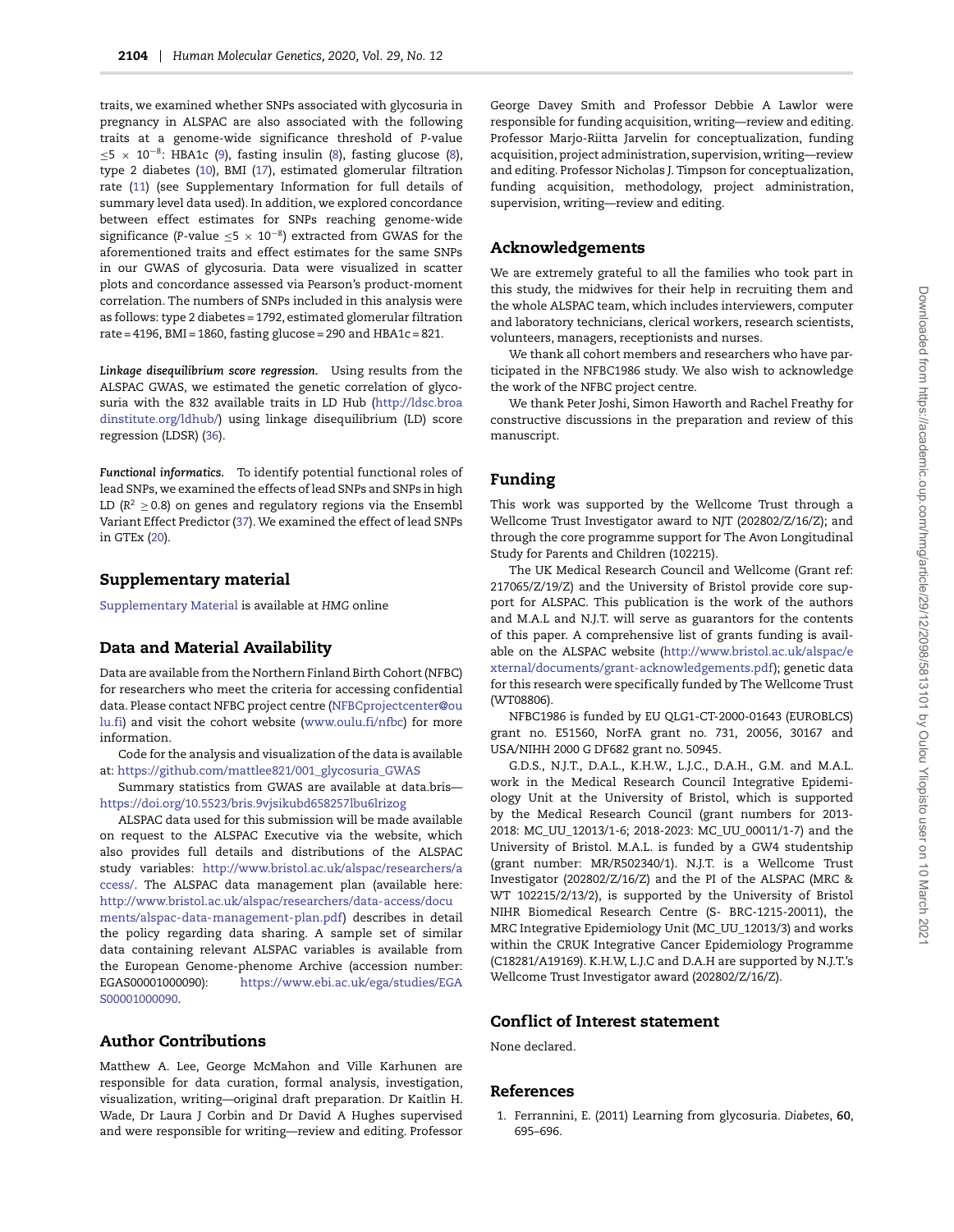- <span id="page-7-0"></span>2. Alto, W.A. (2005) No need for routine glycosuria/proteinuria screen in pregnant women. *J. Fam. Pract.*, **54**, 978–983.
- <span id="page-7-1"></span>3. Agbozo, F., Abubakari, A., Narh, C. and Jahn, A. (2018) Accuracy of glycosuria, random blood glucose and risk factors as selective screening tools for gestational diabetes mellitus in comparison with universal diagnosing. *BMJ Open Diabetes Res. Care*, **6**, e000493–e000493.
- <span id="page-7-2"></span>4. Lawlor, D.A., Fraser, A., Lindsay, R.S., Ness, A., Dabelea, D., Catalano, P., Davey Smith, G., Sattar, N. and Nelson, S.M. (2010) Association of existing diabetes, gestational diabetes and glycosuria in pregnancy with macrosomia and offspring body mass index, waist and fat mass in later childhood: findings from a prospective pregnancy cohort. *Diabetologia*, **53**, 89–97.
- <span id="page-7-26"></span>5. Patel, S., Fraser, A., Davey Smith, G., Lindsay, R.S., Sattar, N., Nelson, S.M. and Lawlor, D.A. (2012) Associations of gestational diabetes, existing diabetes, and glycosuria with offspring obesity and Cardiometabolic outcomes. *Diabetes Care*, **35**, 63–71.
- <span id="page-7-3"></span>6. Patel, S., Lawlor, D.A., Callaway, M., Macdonald-Wallis, C., Sattar, N. and Fraser, A. (2016) Association of maternal diabetes/glycosuria and pre-pregnancy body mass index with offspring indicators of non-alcoholic fatty liver disease. *BMC Pediatr.*, **16**, 47.
- <span id="page-7-4"></span>7. Cirillo Piera, M. and Cohn Barbara, A. (2015) Pregnancy complications and cardiovascular disease death. *Circulation*, **132**, 1234–1242.
- <span id="page-7-5"></span>8. Dupuis, J., Langenberg, C., Prokopenko, I., Saxena, R., Soranzo, N., Jackson, A.U., Wheeler, E., Glazer, N.L., Bouatia-Naji, N., Gloyn, A.L. *et al.* (2010) New genetic loci implicated in fasting glucose homeostasis and their impact on type 2 diabetes risk. *Nat. Genet.*, **42**, 105–116.
- <span id="page-7-6"></span>9. Wheeler, E., Leong, A., Liu, C.-T., Hivert, M.-F., Strawbridge, R.J., Podmore, C., Li, M., Yao, J., Sim, X., Hong, J. *et al.* (2017) Impact of common genetic determinants of hemoglobin A1c on type 2 diabetes risk and diagnosis in ancestrally diverse populations: a transethnic genome-wide meta-analysis. *PLoS Med.*, **14**, e1002383–e1002383.
- <span id="page-7-7"></span>10. Scott, R.A., Scott, L.J., Mägi, R., Marullo, L., Gaulton, K.J., Kaakinen, M., Pervjakova, N., Pers, T.H., Johnson, A.D., Eicher, J.D. *et al.* (2017) An expanded genome-wide association study of type 2 diabetes in Europeans. *Diabetes*, **66**, 2888–2902.
- <span id="page-7-8"></span>11. Gorski, M., van der Most, P.J., Teumer, A., Chu, A.Y., Li, M., Mijatovic, V., Nolte, I.M., Cocca, M., Taliun, D., Gomez, F. *et al.* (2017) 1000 genomes-based meta-analysis identifies 10 novel loci for kidney function. *Sci. Rep.*, **7**, 45040–45040.
- <span id="page-7-9"></span>12. Lee, S.H., Wray, N.R., Goddard, M.E. and Visscher, P.M. (2011) Estimating missing heritability for disease from genomewide association studies. *Am. J. Hum. Genet.*, **88**, 294–305.
- 13. Yang, J., Benyamin, B., McEvoy, B.P., Gordon, S., Henders, A.K., Nyholt, D.R., Madden, P.A., Heath, A.C., Martin, N.G., Montgomery, G.W. *et al.* (2010) Common SNPs explain a large proportion of the heritability for human height. *Nat. Genet.*, **42**, 565–569.
- <span id="page-7-10"></span>14. Yang, J., Lee, S.H., Goddard, M.E. and Visscher, P.M. (2011) GCTA: a tool for genome-wide complex trait analysis. *Am. J. Hum. Genet.*, **88**, 76–82.
- <span id="page-7-11"></span>15. Joshi, P.K., Fischer, K., Schraut, K.E., Campbell, H., Esko, T. and Wilson, J.F. (2016) Variants near CHRNA3/5 and APOE have age- and sex-related effects on human lifespan. *Nat. Commun.*, **7**, 11174–11174.
- <span id="page-7-12"></span>16. Joshi, P.K., Pirastu, N., Kentistou, K.A., Fischer, K., Hofer, E., Schraut, K.E., Clark, D.W., Nutile, T., Barnes, C.L.K., Timmers, P.R.H.J. *et al.* (2017) Genome-wide meta-analysis associates

HLA-DQA1/DRB1 and LPA and lifestyle factors with human longevity. *Nat. Commun.*, **8**, 910–910.

- <span id="page-7-13"></span>17. Locke, A.E., Kahali, B., Berndt, S.I., Justice, A.E., Pers, T.H., Day, F.R., Powell, C., Vedantam, S., Buchkovich, M.L., Yang, J. *et al.* (2015) Genetic studies of body mass index yield new insights for obesity biology. *Nature*, **518**, 197–206.
- <span id="page-7-14"></span>18. Yu, L., Zhang, J., Guo, X., Chen, X., He, Z. and He, Q. (2018) ARMC5 mutations in familial and sporadic primary bilateral macronodular adrenal hyperplasia. *PLoS One*, **13**, e0191602.
- <span id="page-7-15"></span>19. Lee, B.H. and Stallcup, M.R. (2017) Glucocorticoid receptor binding to chromatin is selectively controlled by the coregulator Hic-5 and chromatin remodeling enzymes. *J. Biol. Chem.*, **292**, 9320–9334.
- <span id="page-7-16"></span>20. The GTEx Consortium, Lonsdale, J., Thomas, J., Salvatore, M., Phillips, R., Lo, E., Shad, S., Hasz, R., Walters, G., Garcia, F. *et al.* (2013) The genotype-tissue expression (GTEx) project. *Nat. Genet.*, **45**, 580–585.
- <span id="page-7-17"></span>21. Calado, J., Sznajer, Y., Metzger, D., Rita, A., Hogan, M.C., Kattamis, A., Scharf, M., Tasic, V., Greil, J., Brinkert, F. *et al.* (2008) Twenty-one additional cases of familial renal glucosuria: absence of genetic heterogeneity, high prevalence of private mutations and further evidence of volume depletion. *Nephrol. Dial. Transplant.*, **23**, 3874–3879.
- <span id="page-7-18"></span>22. Zhao, X., Cui, L., Lang, Y. and liu, T., Lu, J., Wang, C., Tuffery-Giraud, S., Bottillo, I., Wang, X. and Shao, L. (2016) A recurrent deletion in the SLC5A2 gene including the intron 7 branch site responsible for familial renal glucosuria. *Sci. Rep.*, **6**, 33920.
- <span id="page-7-19"></span>23. Wright, E.M., Loo, D.D.F. and Hirayama, B.A. (2011) Biology of human sodium glucose transporters. *Physiol. Rev.*, **91**, 733–794.
- <span id="page-7-20"></span>24. Assié, G., Libé, R., Espiard, S., Rizk-Rabin, M., Guimier, A., Luscap, W., Barreau, O., Lefèvre, L., Sibony, M., Guignat, L. *et al.* (2013) ARMC5 mutations in macronodular adrenal hyperplasia with Cushing's syndrome. *N. Engl. J. Med.*, **369**, 2105–2114.
- <span id="page-7-21"></span>25. Zou, Q., Cui, D., Liang, S., Xia, S., Jing, Y. and Han, B. (2016) Aging up-regulates ARA55 in stromal cells, inducing androgen-mediated prostate cancer cell proliferation and migration. *J. Mol. Histol.*, **47**, 305–315.
- <span id="page-7-22"></span>26. Shubrook, J.H., Bokaie, B.B. and Adkins, S.E. (2015) Empaglif lozin in the treatment of type 2 diabetes: evidence to date. *Drug Des. Devel. Ther.*, **9**, 5793–5803.
- <span id="page-7-23"></span>27. Ni, G., Moser, G., Schizophrenia Working Group of the Psychiatric Genomics, C, Wray, N.R. and Lee, S.H. (2018) Estimation of genetic correlation via linkage disequilibrium score regression and genomic restricted maximum likelihood. *Am. J. Hum. Genet.*, **102**, 1185–1194.
- <span id="page-7-24"></span>28. Boyd, A., Golding, J., Macleod, J., Lawlor, D.A., Fraser, A., Henderson, J., Molloy, L., Ness, A., Ring, S. and Davey Smith, G. (2013) Cohort profile: the 'children of the 90s'—the index offspring of the Avon longitudinal study of parents and children. *Int. J. Epidemiol.*, **42**, 111–127.
- <span id="page-7-25"></span>29. Fraser, A., Macdonald-Wallis, C., Tilling, K., Boyd, A., Golding, J., Davey Smith, G., Henderson, J., Macleod, J., Molloy, L., Ness, A. *et al.* (2013) Cohort profile: the Avon longitudinal study of parents and children: ALSPAC mothers cohort. *Int. J. Epidemiol.*, **42**, 97–110.
- <span id="page-7-27"></span>30. Schierding, W., Antony, J., Karhunen, V., Vääräsmäki, M., Franks, S., Elliott, P., Kajantie, E., Sebert, S., Blakemore, A., Horsfield, J.A. *et al.* (2018) GWAS on prolonged gestation (post-term birth): analysis of successive Finnish birth cohorts. *J. Med. Genet.*, **55**, 55.